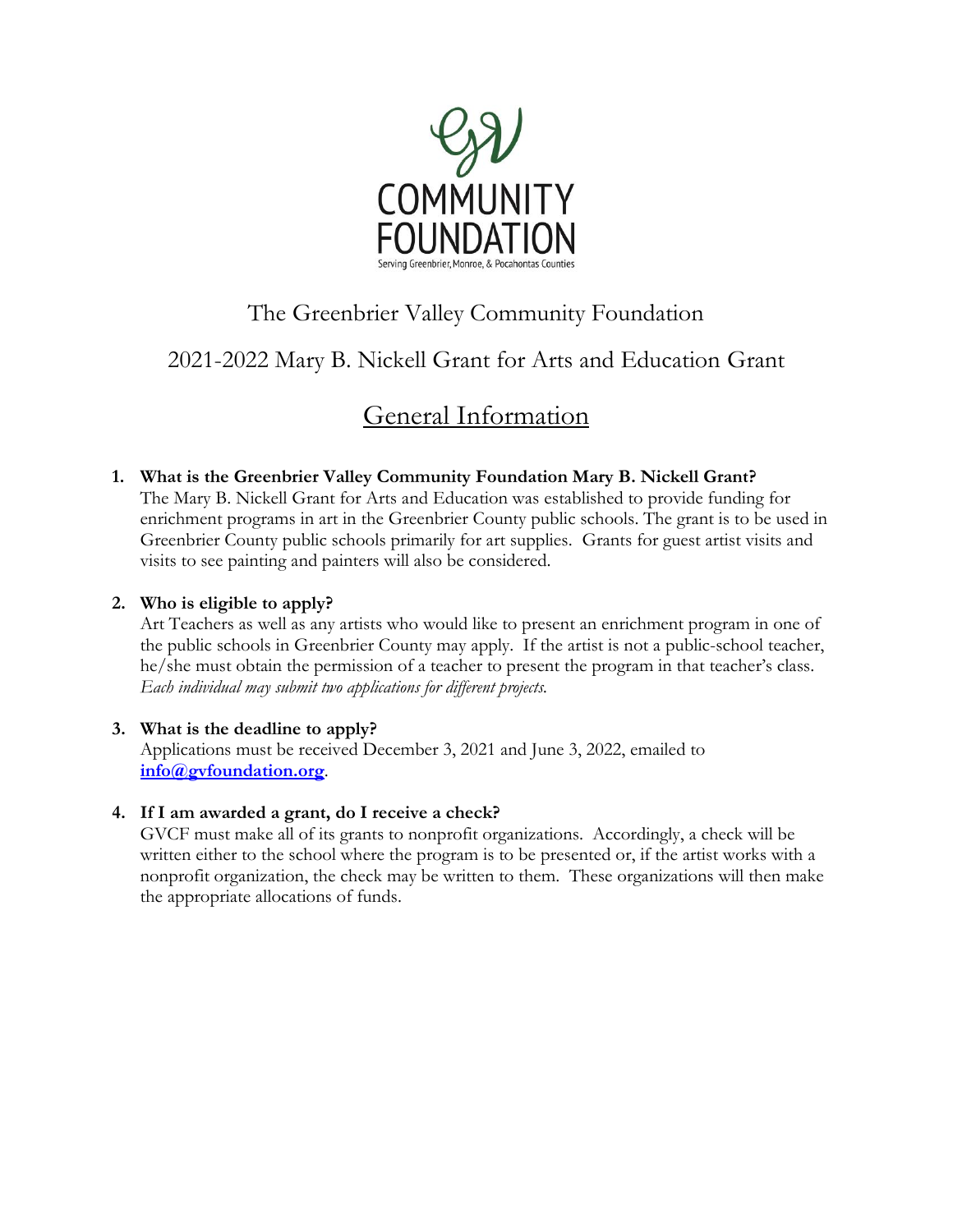

### **THE GREENBRIER VALLEY COMMUNITY FOUNDATION**

*2021-2022 Mary B. Nickell Fund for Arts Education* 

*Grant Application Application Deadline:* **December 3, 2021 and June 3, 2022**

| GENERAL INFORMATION                                                                                                          |  |
|------------------------------------------------------------------------------------------------------------------------------|--|
|                                                                                                                              |  |
| School:                                                                                                                      |  |
|                                                                                                                              |  |
|                                                                                                                              |  |
|                                                                                                                              |  |
| GRANT REQUEST INFORMATION                                                                                                    |  |
|                                                                                                                              |  |
| Project Abstract (Brief summary of project – if your grant is selected, this will be used for public<br>relations purposes): |  |
| ,我们也不能在这里的时候,我们也不能在这里的时候,我们也不能在这里的时候,我们也不能会在这里的时候,我们也不能会在这里的时候,我们也不能会在这里的时候,我们也不能                                            |  |
|                                                                                                                              |  |
| Amount of this Request: \$ _____________ (May not exceed \$2,000)                                                            |  |
| Proposed beginning/ending dates of grant request: _______________________________                                            |  |
| Please email application forms to: info@gvfoundation.org                                                                     |  |

*The mission of the Greenbrier Valley Community Foundation is to create a tradition of charitable giving and enhance the quality of life of the people of the Greenbrier Valley by accepting contributions, managing funds and making charitable distributions.*

> *Mary B. Nickell Fund for Arts Education Grant Application Page 2*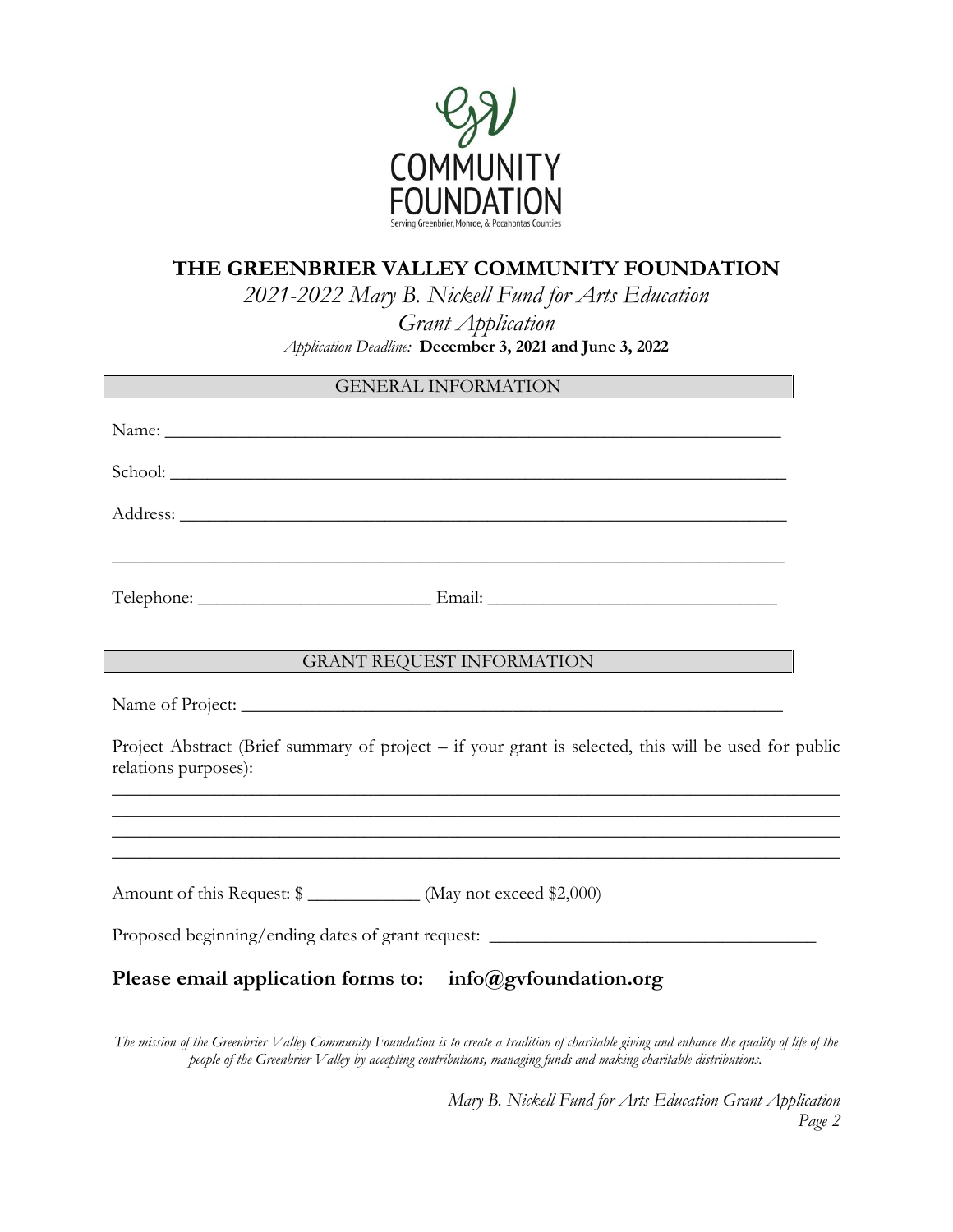Below or on **one** separate page, please describe your objectives for the project and the methods you will be using to achieve these goals.

Below or on **one** separate page, please provide a budget narrative detailing the program expenses including materials and supplies to be purchased.